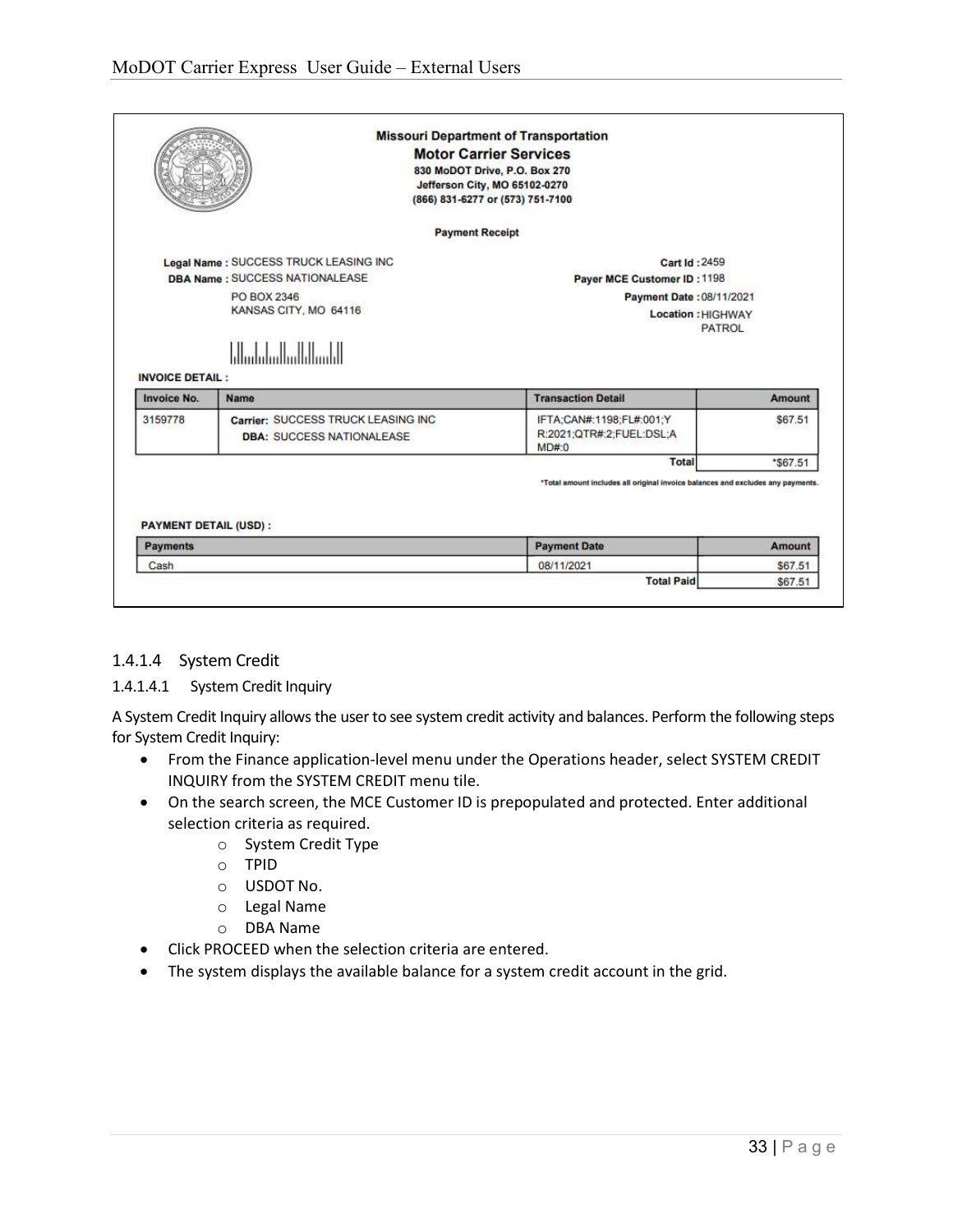| <b>System Credit</b>                                                                     |                              |                     | Ç                                             |                                |                                               |                                         |                     |                                | <b>System Credit Inquiry</b> |
|------------------------------------------------------------------------------------------|------------------------------|---------------------|-----------------------------------------------|--------------------------------|-----------------------------------------------|-----------------------------------------|---------------------|--------------------------------|------------------------------|
|                                                                                          |                              |                     |                                               |                                |                                               |                                         |                     |                                |                              |
| <b>System Credit</b><br><b>MCE Customer ID</b>                                           | System Credit Type           |                     | <b>TPID</b>                                   |                                |                                               | USDOT No.                               |                     |                                |                              |
| 1198                                                                                     | ALL - ALL                    |                     | $\checkmark$                                  |                                |                                               |                                         |                     |                                |                              |
| Legal Name                                                                               | DBA Name                     |                     |                                               |                                |                                               |                                         |                     |                                |                              |
|                                                                                          |                              | Proceed             | $\circ$<br>Refresh                            | $\bullet$<br>Quit              | $\sqrt{2}$                                    |                                         |                     |                                |                              |
| Tree <sub>4</sub><br><b>EHAI198-SUCCESS TRUCK</b><br>LEASING INC<br>El Available Balance | MCE<br><b>CUSTOMER</b><br>ID | <b>USDOT</b><br>NO. | LEGAL<br><b>NAME</b>                          | <b>DBA NAME</b>                | <b>SYSTEM</b><br><b>CREDIT</b><br><b>TYPE</b> | <b>AVAILABLE</b><br><b>BALANCE (\$)</b> | <b>FLEET</b><br>NO. | FLEET EXP.<br><b>MM/YYYY</b>   | SUPP.<br>NO.                 |
| -IRP Payment Plan<br>System Credit<br>Enterprise System                                  | $\Delta$<br>1198             | 000491897           | SUCCESS<br><b>TRUCK</b><br><b>LEASING INC</b> | <b>SUCCESS</b><br>NATIONALEASE | UIESCIFT-<br><b>IFTA System</b><br>Credit     | 50.00                                   |                     |                                |                              |
| Credit<br><b>IRP System Credit</b><br>"IFTA System Credit<br>OPA System Credit           | Showing 1 to 1 of 1 entries  |                     |                                               |                                |                                               |                                         |                     | First Previous<br>$\mathbf{1}$ | Next Last                    |